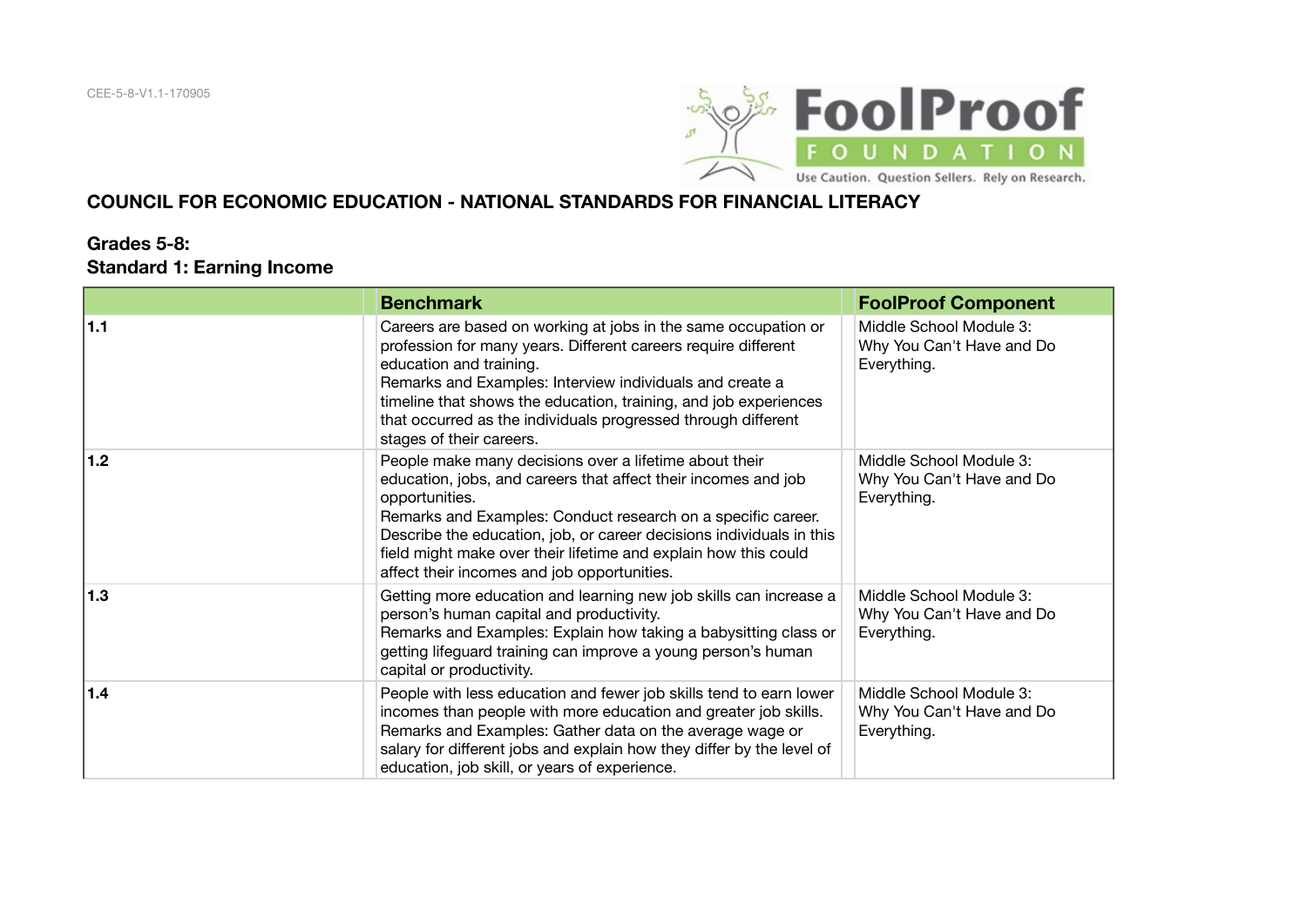| 1.5  | Investment in education and training generally has a positive rate<br>of return in terms of the income that people earn over a lifetime.<br>Remarks and Examples: Using data on the lifetime earnings of<br>workers with different levels of education, explain why adults with<br>a college education typically earn more than adults with only a<br>high school education.                                                                                                                                                               | Middle School Module 3:<br>Why You Can't Have and Do<br>Everything.                |
|------|--------------------------------------------------------------------------------------------------------------------------------------------------------------------------------------------------------------------------------------------------------------------------------------------------------------------------------------------------------------------------------------------------------------------------------------------------------------------------------------------------------------------------------------------|------------------------------------------------------------------------------------|
| 1.6  | Education, training, and development of job skills have<br>opportunity costs in the form of time, effort, and money.<br>Remarks and Examples: Describe the opportunity costs of<br>attending a training course on babysitting, lifeguarding, or first<br>aid.                                                                                                                                                                                                                                                                              | Middle School Module 3:<br>Why You Can't Have and Do<br>Everything.                |
| 1.7  | People often use a portion of their savings to help themselves or<br>their family members build human capital through education or<br>job training.<br>Remarks and Examples: Explain why older family members such<br>as parents might choose to use their savings to support the<br>education and training of younger family members.                                                                                                                                                                                                     | Middle School Module 3:<br>Why You Can't Have and Do<br>Everything.                |
| 1.8  | Entrepreneurs take the risk of starting a business because they<br>expect to earn profits as their reward, despite the fact that many<br>new businesses can and do fail. Some entrepreneurs gain<br>satisfaction from working for themselves.<br>Remarks and Examples: Name a local business that recently<br>failed as well as a business that has been successful. Speculate<br>on why one business was successful and the other was not.<br>Investigate what causes people to start their own businesses or<br>to become self-employed. | Middle School Module 6:<br><b>When Opportunity Cost Smacks</b><br>You In the Face! |
| 1.9  | Interest, dividends, and capital appreciation (gains) are forms of<br>income earned from financial investments.<br>Remarks and Examples: Find the interest rate a bank pays on a<br>savings account. Find the dividend rate paid on a company stock<br>and the percentage that the price of that stock rose or fell in the<br>last year.                                                                                                                                                                                                   | High School Module 17:<br>Pay Me While I Sleep                                     |
| 1.10 | Some people receive income support from government because<br>they have low incomes or qualify in other ways for government<br>assistance.<br>Remarks and Examples: Look up government programs such as<br>Medicaid or SNAP (Supplemental Nutrition Assistance Program)<br>and explain the financial situation the programs are addressing.                                                                                                                                                                                                | Middle School Module 6:<br><b>When Opportunity Cost Smacks</b><br>You In the Face! |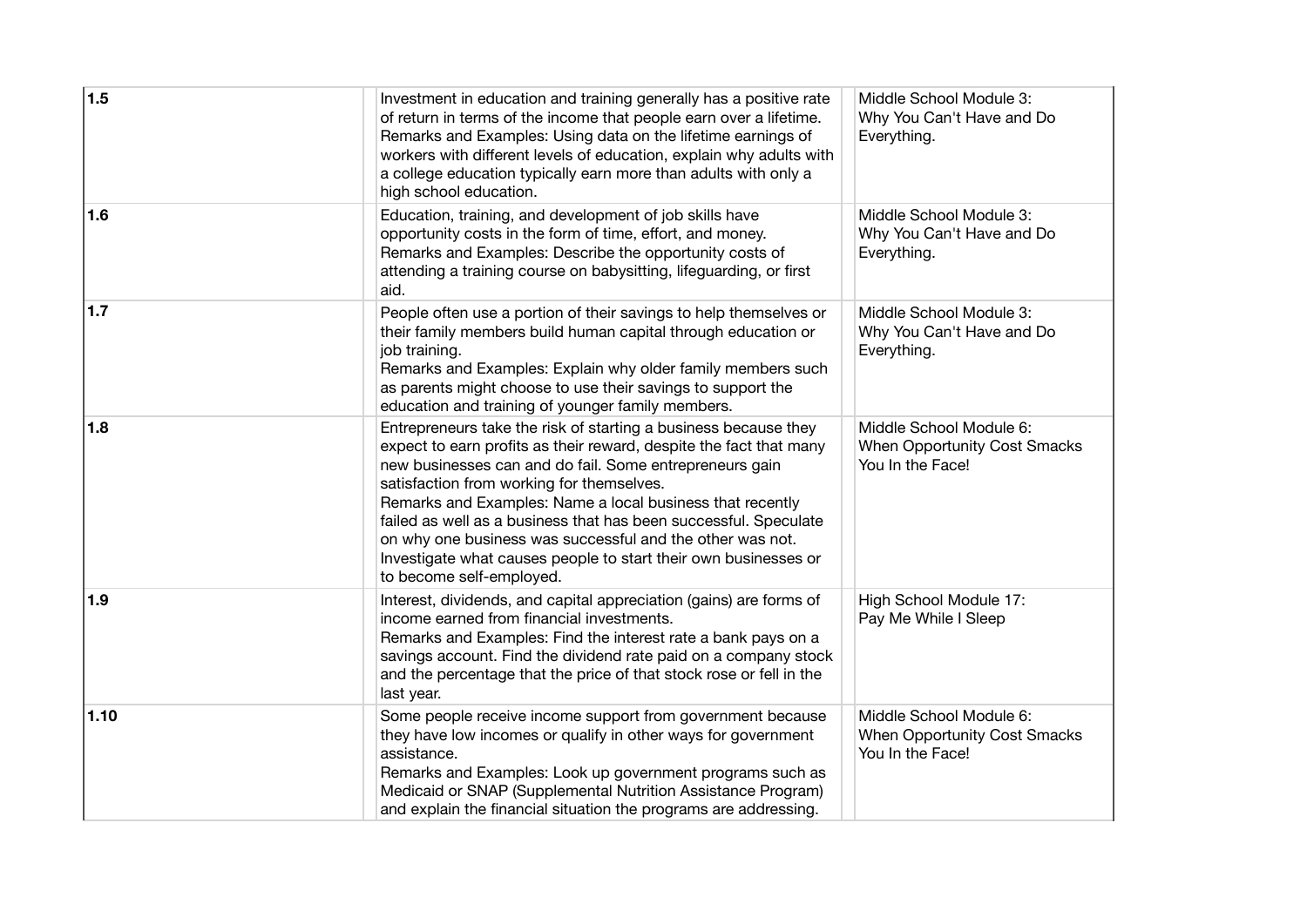| 1.11 | Social Security is a government program that taxes the income of<br>current workers to provide retirement, disability, and survivor<br>benefits for workers or their dependents.<br>Remarks and Examples: Given information on a worker's income<br>and today's Social Security tax rates, calculate what the worker<br>and the worker's employer will pay in taxes.<br>Find the average benefit paid to a retiree living on Social Security<br>today. | Middle School Module 6:<br>When Opportunity Cost Smacks<br>You In the Face! |
|------|--------------------------------------------------------------------------------------------------------------------------------------------------------------------------------------------------------------------------------------------------------------------------------------------------------------------------------------------------------------------------------------------------------------------------------------------------------|-----------------------------------------------------------------------------|
|      |                                                                                                                                                                                                                                                                                                                                                                                                                                                        |                                                                             |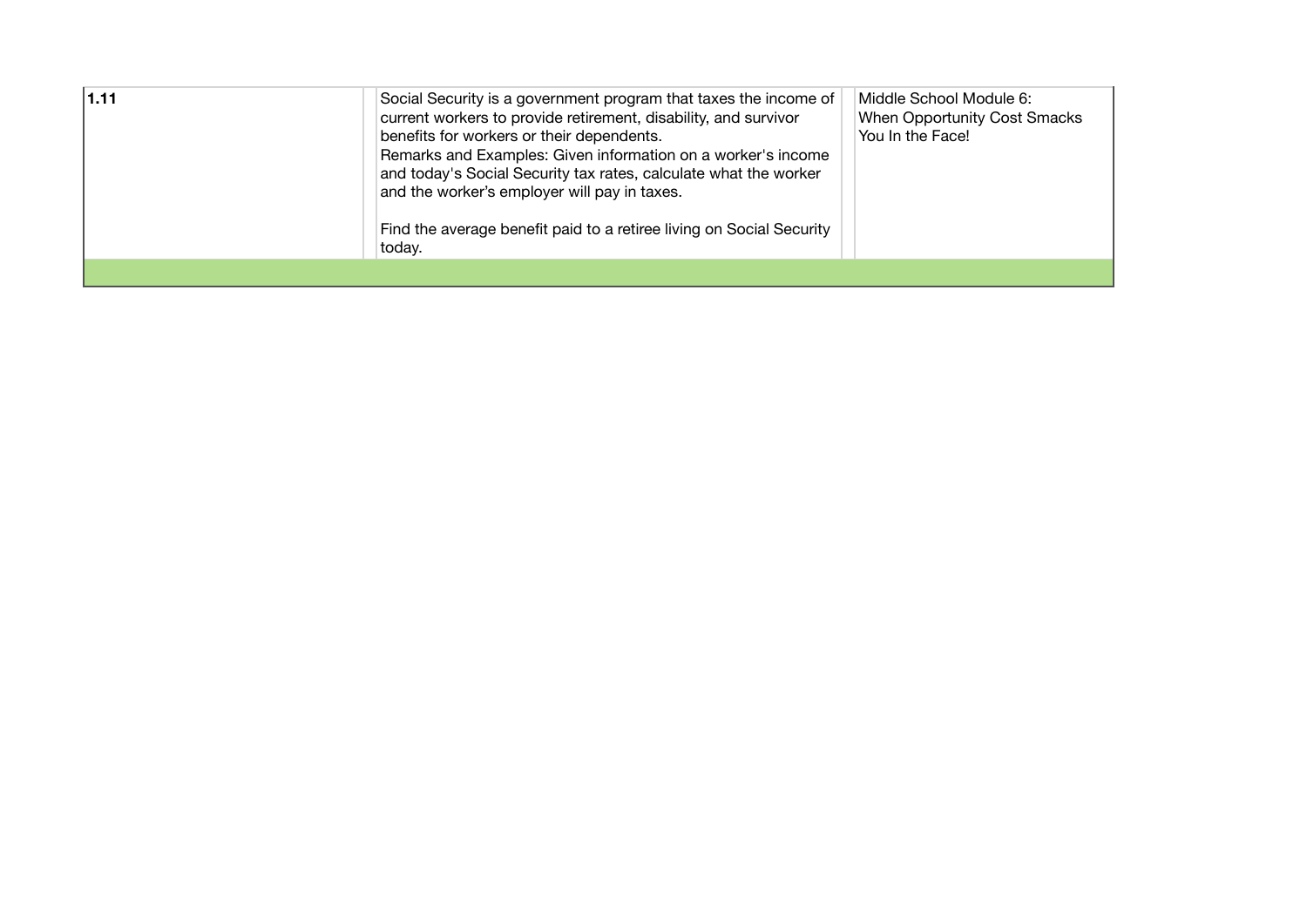## **Standard 2: Saving**

|     | <b>Benchmark</b>                                                                                                                                                                                                                                                                                                                                                                                                                                                                                                                                                                 | <b>FoolProof Component</b>                     |
|-----|----------------------------------------------------------------------------------------------------------------------------------------------------------------------------------------------------------------------------------------------------------------------------------------------------------------------------------------------------------------------------------------------------------------------------------------------------------------------------------------------------------------------------------------------------------------------------------|------------------------------------------------|
| 2.1 | Banks and other financial institutions loan funds received from<br>depositors to borrowers. Part of the interest received from these<br>loans is used to pay interest to depositors for the use of their<br>money.<br>Remarks and Examples: Draw and label a diagram showing the<br>role that financial institutions play in channeling funds from savers<br>to borrowers.<br>Conduct research into the interest rate paid on savings and<br>charged for loans by financial institutions in their community and<br>create a classroom bulletin board summarizing their findings. | High School Module 17:<br>Pay Me While I Sleep |
| 2.2 | For the saver, an interest rate is the price a financial institution<br>pays for using a saver's money and is normally expressed as an<br>annual percentage of the amount saved.<br>Remarks and Examples: Define an interest rate as the price paid<br>for using someone else's money, expressed as a percentage of<br>the amount saved.                                                                                                                                                                                                                                         | High School Module 17:<br>Pay Me While I Sleep |
| 2.3 | Interest rates paid on savings and charged on loans, like all<br>prices, are determined in a market.<br>Remarks and Examples: Explain why banks that experience an<br>increase in the number of people who want loans may decide to<br>pay higher interest rates on deposits.                                                                                                                                                                                                                                                                                                    | High School Module 17:<br>Pay Me While I Sleep |
| 2.4 | When interest rates increase, people earn more on their savings<br>and their savings grow more quickly.<br>Remarks and Examples: Calculate the total amount of interest<br>earned on two certificates of deposit - one with a higher rate of<br>interest than the other - and explain how the certificate of deposit<br>with the higher interest rate can help a saver reach his or her<br>savings goal faster.                                                                                                                                                                  | High School Module 17:<br>Pay Me While I Sleep |
| 2.5 | Principal is the initial amount of money upon which interest is<br>paid.<br>Remarks and Examples: Differentiate between principal and<br>interest.                                                                                                                                                                                                                                                                                                                                                                                                                               | High School Module 17:<br>Pay Me While I Sleep |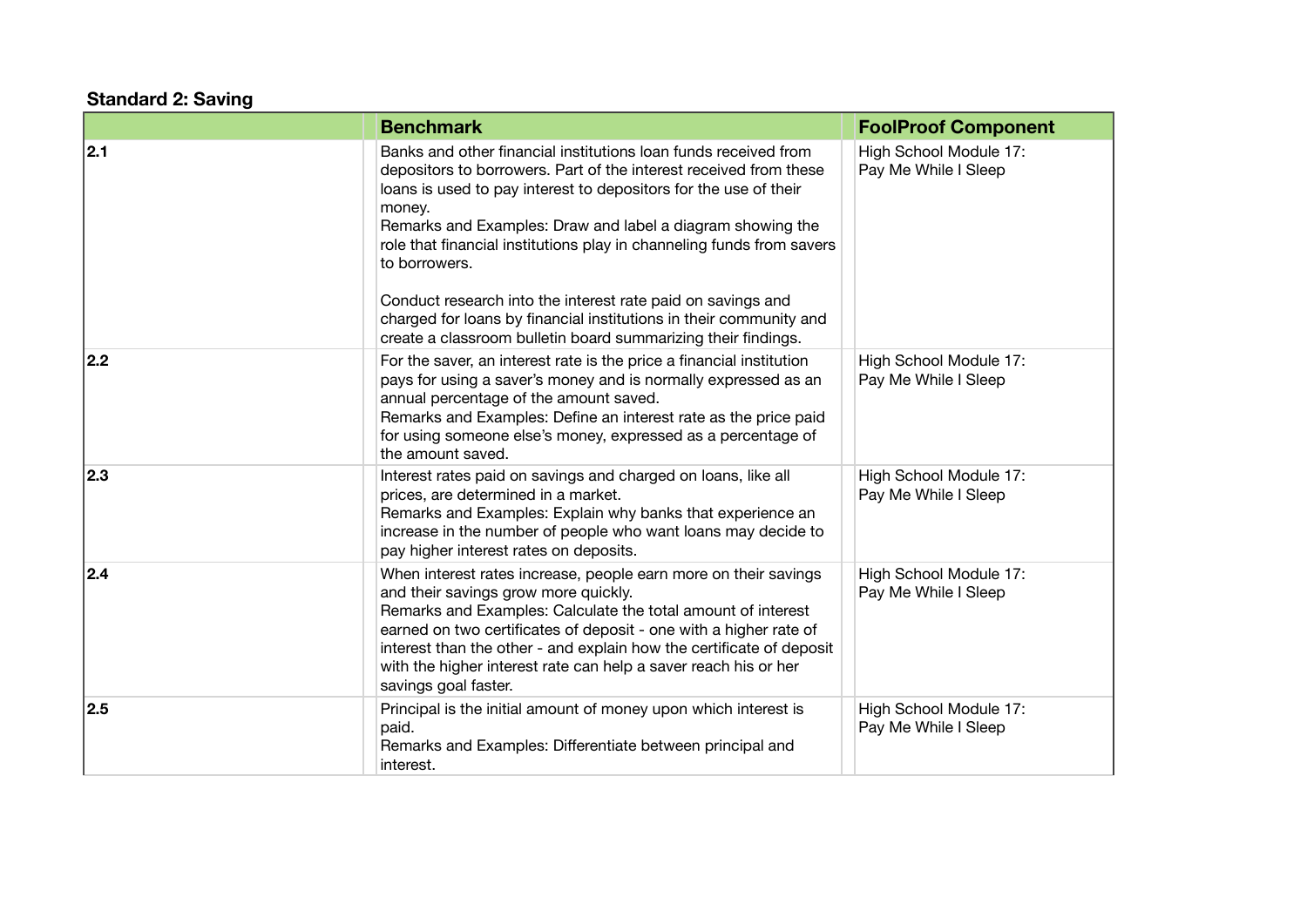| 2.6 | Compound interest is the interest that is earned not only on the<br>principal but also on the interest already earned.<br>Remarks and Examples: Use the Rule of 72 to determine the<br>number of years it will take for their savings to double in value.<br>Using a formula for compound interest, calculate how much two<br>different savers, one who starts to save at age 21 and one who<br>starts to save at age 35, will have at retirement.                                                                                                                                                        | High School Module 17:<br>Pay Me While I Sleep |
|-----|-----------------------------------------------------------------------------------------------------------------------------------------------------------------------------------------------------------------------------------------------------------------------------------------------------------------------------------------------------------------------------------------------------------------------------------------------------------------------------------------------------------------------------------------------------------------------------------------------------------|------------------------------------------------|
| 2.7 | The value of a person's savings in the future is determined by the<br>amount saved and the interest rate. The earlier people begin to<br>save, the more savings they will be able to accumulate, all other<br>things equal, as a result of the power of compound interest.<br>Remarks and Examples: Predict which of two individuals will have<br>more in savings for retirement when one individual has saved<br>\$2,000 a year for the last 15 years before retirement and the other<br>has saved \$1,000 a year for last 30 years before retirement,<br>assuming each earns the same rate of interest. | High School Module 17:<br>Pay Me While I Sleep |
| 2.8 | Different people save money for different reasons, including large<br>purchases (such as higher education, autos, and homes),<br>retirement, and unexpected events. People's choices about how<br>much to save and for what to save are based on their tastes and<br>preferences.<br>Remarks and Examples: Write a short story comparing the<br>savings choices of a young college graduate to those of a married<br>couple who recently celebrated their 40th birthdays and who have<br>two children.                                                                                                    | High School Module 17:<br>Pay Me While I Sleep |
| 2.9 | To assure savers that their deposits are safe from bank failures,<br>federal agencies guarantee depositors' savings in most<br>commercial banks, savings banks, and savings associations up to<br>a set limit.<br>Remarks and Examples: Identify the FDIC and the National Credit<br>Union Administration (NCUA) as the government agencies<br>responsible for insuring depositors' savings and state the limit of<br>FDIC and NCUA coverage.<br>Explain why the bank-run scene in the movie It's a Wonderful Life<br>is less likely to occur in today's world of insured banks.                          | High School Module 17:<br>Pay Me While I Sleep |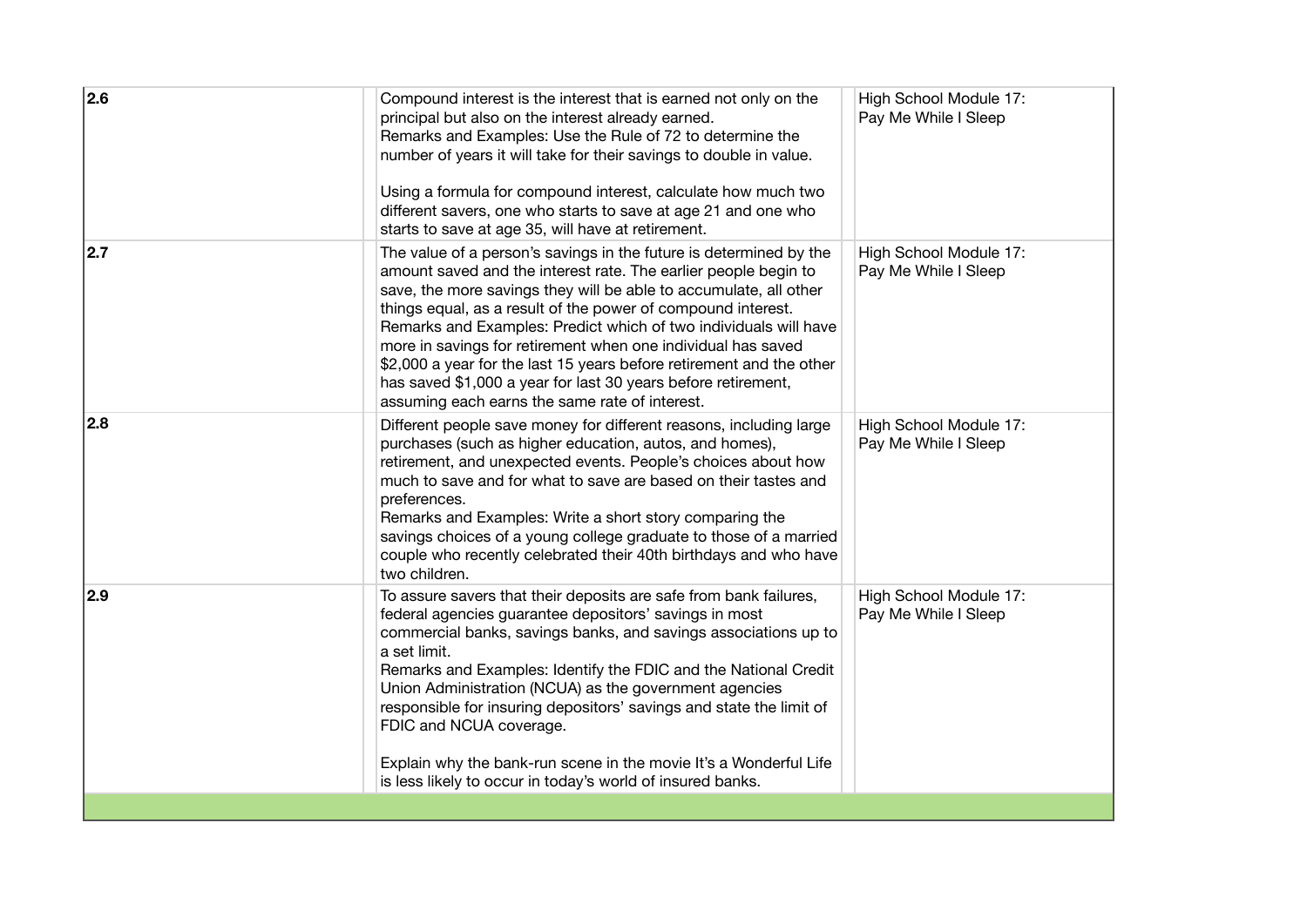# **Standard 3: Using Credit**

|     | <b>Benchmark</b>                                                                                                                                                                                                                                                                                                                                                                                                                                                                                                                                                                                                                                                                                      | <b>FoolProof Component</b>                                                  |
|-----|-------------------------------------------------------------------------------------------------------------------------------------------------------------------------------------------------------------------------------------------------------------------------------------------------------------------------------------------------------------------------------------------------------------------------------------------------------------------------------------------------------------------------------------------------------------------------------------------------------------------------------------------------------------------------------------------------------|-----------------------------------------------------------------------------|
| 3.1 | People who apply for loans are told what the interest rate on the<br>loan will be. An interest rate is the price of using someone else's<br>money expressed as an annual percentage of the loan principal.<br>Remarks and Examples: Explain that repayment of a loan<br>includes repayment of the principal plus the interest charged.<br>Compute the interest rate when given a principal and an amount<br>of interest. Compute the amount of interest when given the loan<br>principal and the interest rate.                                                                                                                                                                                       | Middle School Module 6:<br>When Opportunity Cost Smacks<br>You In the Face! |
| 3.2 | The longer the repayment period on a loan and the higher the<br>interest rate on the loan, the larger is the total amount of interest<br>charged on a loan.<br>Remarks and Examples: Explain and illustrate what happens to<br>the total cost of borrowing under various scenarios, such as<br>higher or lower interest rates or longer or shorter repayment<br>periods.                                                                                                                                                                                                                                                                                                                              | Middle School Module 6:<br>When Opportunity Cost Smacks<br>You In the Face! |
| 3.3 | A credit card purchase is a loan from the financial institution that<br>issued the card. Credit card interest rates tend to be higher than<br>rates for other loans. In addition, financial institutions may charge<br>significant fees related to a credit card and its use.<br>Remarks and Examples: Examine a credit card statement and<br>identify the interest rate and fees charged.                                                                                                                                                                                                                                                                                                            | Middle School Module 6:<br>When Opportunity Cost Smacks<br>You In the Face! |
| 3.4 | Borrowers who use credit cards for purchases and who do not<br>pay the full balance when it is due pay much higher costs for their<br>purchases because interest is charged monthly. A credit card user<br>can avoid interest charges by paying the entire balance within the<br>grace period specified by the financial institution.<br>Remarks and Examples: For an expensive good purchased using<br>credit, find the total interest paid and the amount still owed after<br>one year when only the minimum payment is made each month.<br>Give advice to a friend explaining what happens to the total cost<br>of borrowing on a credit card when only the minimum payment is<br>made each month. | Middle School Module 6:<br>When Opportunity Cost Smacks<br>You In the Face! |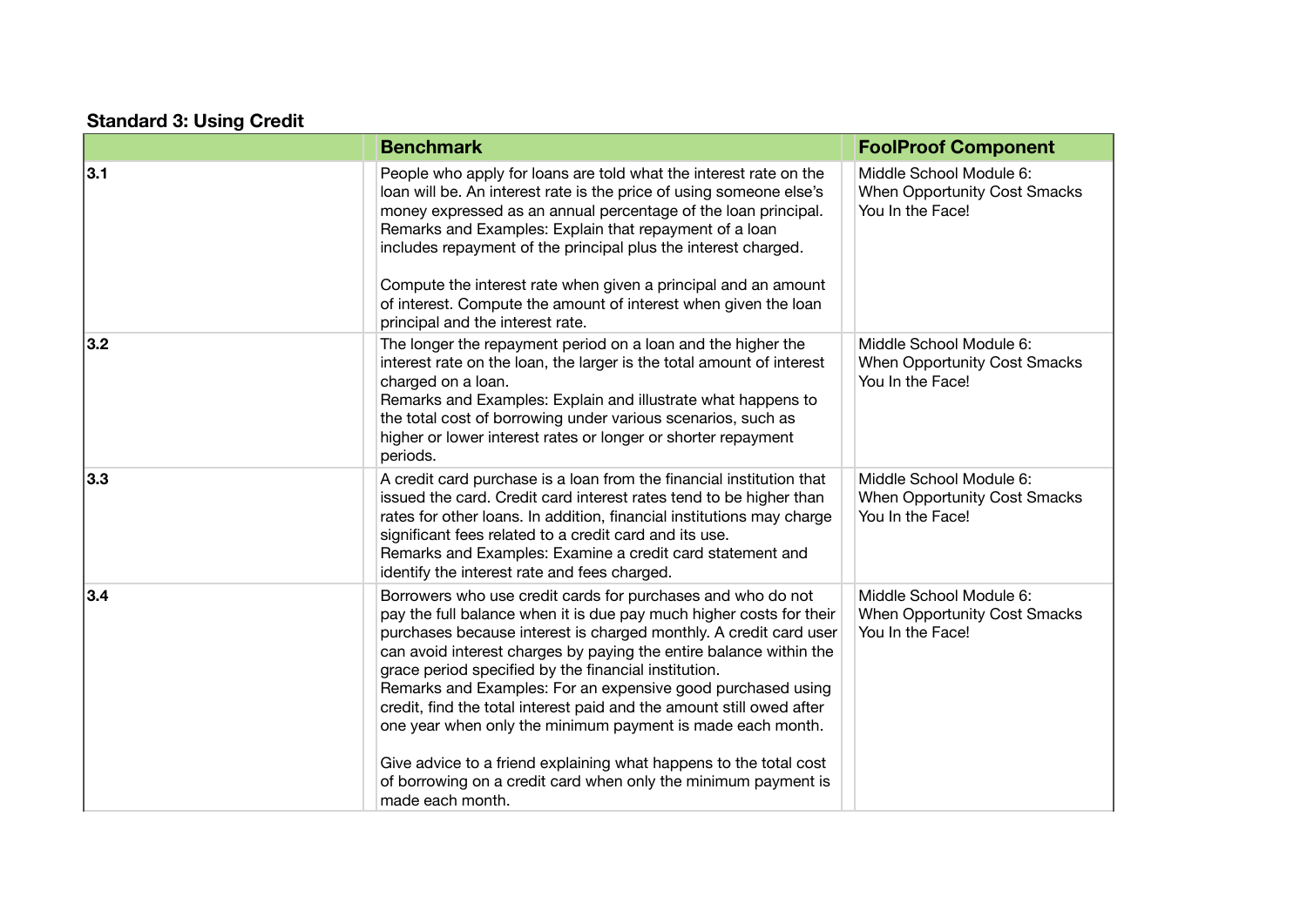| 3.5 | Various financial institutions and businesses make consumer<br>loans and may charge different rates of interest.<br>Remarks and Examples: Compare the following credit options<br>based on interest rates charged, length of repayment time<br>offered, and fees charged: commercial banks, credit unions, and<br>savings and loans, as well as loans obtained through a variety of<br>other businesses ranging from payday loan stores and pawn<br>shops to credit extended directly by the seller.                                                          | Middle School Module 6:<br>When Opportunity Cost Smacks<br>You In the Face!        |
|-----|---------------------------------------------------------------------------------------------------------------------------------------------------------------------------------------------------------------------------------------------------------------------------------------------------------------------------------------------------------------------------------------------------------------------------------------------------------------------------------------------------------------------------------------------------------------|------------------------------------------------------------------------------------|
| 3.6 | Interest rates on loans fluctuate based on changes in the market<br>for loans.<br>Remarks and Examples: Explain why mortgage interest rates<br>might be lower when people are more reluctant to buy houses.                                                                                                                                                                                                                                                                                                                                                   | Middle School Module 6:<br>When Opportunity Cost Smacks<br>You In the Face!        |
| 3.7 | Lenders charge different interest rates based on the risk of<br>nonpayment by borrowers. The higher the risk of nonpayment,<br>the higher the interest rate charged. The lower the risk of<br>nonpayment, the lower the interest rate charged.<br>Remarks and Examples: As a banker, decide for each of three<br>potential borrowers with different credit backgrounds whether to<br>extend credit, and if so, what the interest rate should be. Write a<br>decision letter to the borrower justifying the banker's decision.                                 | Middle School Module 6:<br><b>When Opportunity Cost Smacks</b><br>You In the Face! |
| 3.8 | People can use credit to finance investments in education and<br>housing. The benefits of using credit in this way are spread out<br>over a period of time and may be large. The large costs of<br>acquiring the education or housing are spread out over time as<br>well. The benefits of using credit to make daily purchases of food<br>or clothing are short-lived and do not accumulate over time.<br>Remarks and Examples: Explain the benefits and costs when<br>choosing to use credit to acquire an education, a smart phone, or<br>a pair of jeans. | Middle School Module 6:<br><b>When Opportunity Cost Smacks</b><br>You In the Face! |
|     |                                                                                                                                                                                                                                                                                                                                                                                                                                                                                                                                                               |                                                                                    |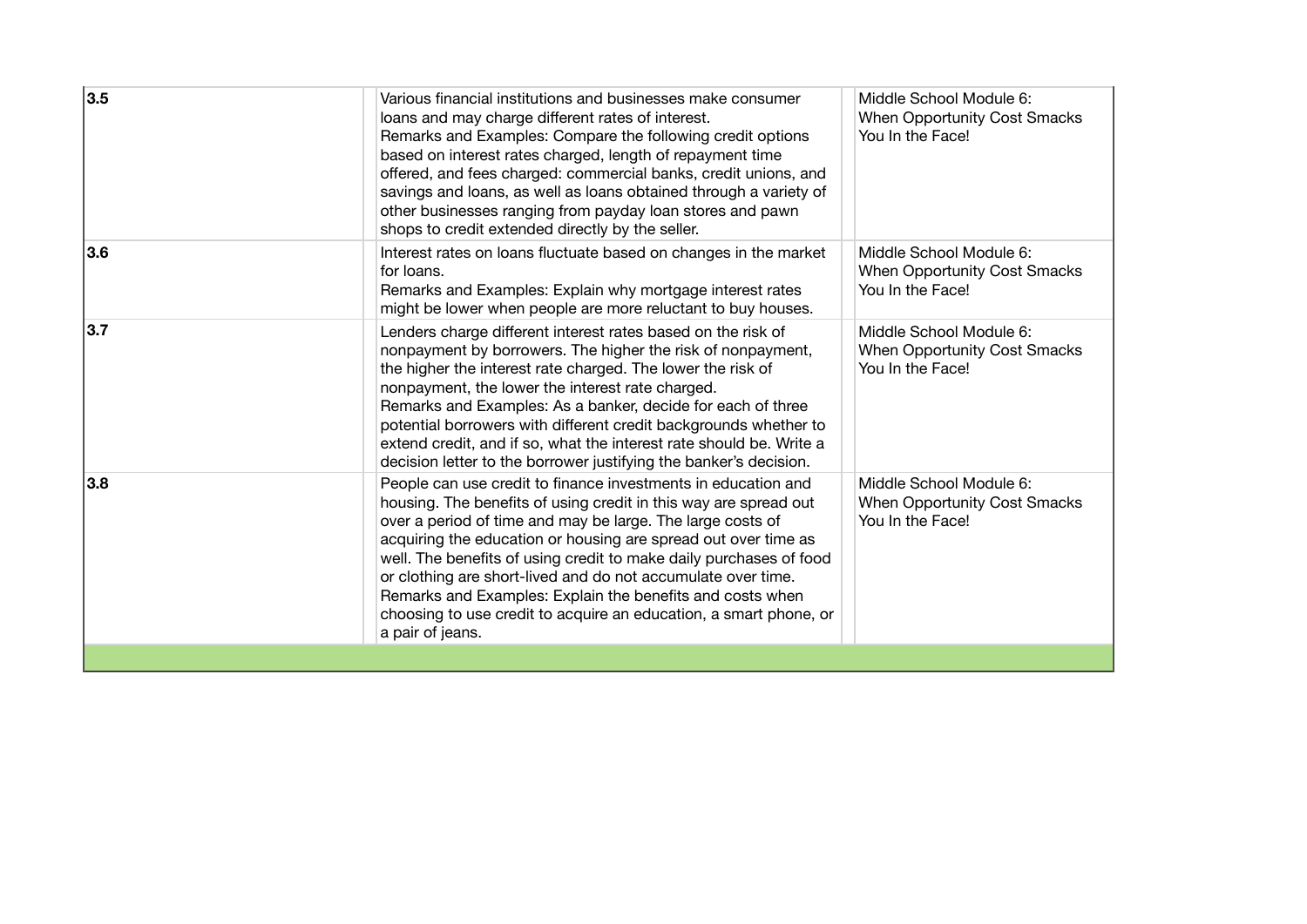# **Standard 4: Buying Goods and Services**

|     | <b>Benchmark</b>                                                                                                                                                                                                                                                                                                                                                                                                                                                                                                                                                                                                                                                                         | <b>FoolProof Component</b>                                                         |
|-----|------------------------------------------------------------------------------------------------------------------------------------------------------------------------------------------------------------------------------------------------------------------------------------------------------------------------------------------------------------------------------------------------------------------------------------------------------------------------------------------------------------------------------------------------------------------------------------------------------------------------------------------------------------------------------------------|------------------------------------------------------------------------------------|
| 4.1 | When making choices about what to buy, consumers may choose<br>to gather information from a variety of sources. The quality and<br>usefulness of information provided by sources can vary greatly<br>from source to source. While many sources provide valuable<br>information, some sources provide information that is deliberately<br>misleading.<br>Remarks and Examples: Gather information for an electronic<br>good from sources such as manufacturers' websites, retail<br>websites, and consumer review websites.<br>Explain what information is most helpful in making their decision.<br>Search the Internet and print materials and identify deceptive<br>selling practices. | Middle School Module 7:<br>What Advertisers Don't Tell You.                        |
| 4.2 | By understanding a source's incentives in providing information<br>about a good or service, a consumer can better assess the<br>quality and usefulness of the information.<br>Remarks and Examples: Explain why advice from a source such<br>as a salesperson may or may not be useful when deciding which<br>product to buy.                                                                                                                                                                                                                                                                                                                                                            | Middle School Module 7:<br>What Avertisers Don't Tell You.                         |
| 4.3 | People choose from a variety of payment methods in order to buy<br>goods and services.<br>Remarks and Examples: Explain how they would use the<br>following payment methods to purchase a good or service: cash,<br>check, debit card, credit card, mobile phone, online<br>payment, prepaid card, layaway, and rent to own.                                                                                                                                                                                                                                                                                                                                                             | Middle School Module 6:<br><b>When Opportunity Cost Smacks</b><br>You In the Face! |
| 4.4 | Choosing a payment method entails weighing the costs and<br>benefits of the different payment options.<br>Remarks and Examples: Choose the best payment method for<br>the following purchases by weighing the costs and benefits of<br>various payment options: ticket to a concert, food at a<br>convenience store, airline ticket, cell phone bill, beverage at a<br>middle school basketball game, and car payment.                                                                                                                                                                                                                                                                   | Middle School Module 6:<br><b>When Opportunity Cost Smacks</b><br>You In the Face! |
| 4.5 | A budget includes fixed and variable expenses, as well as<br>income, savings, and taxes.<br>Remarks and Examples: Prepare a monthly budget for a family<br>given their income, savings goals, taxes, and list of fixed and<br>variable expenses.                                                                                                                                                                                                                                                                                                                                                                                                                                         | Middle School Module 6:<br>When Opportunity Cost Smacks<br>You In the Face!        |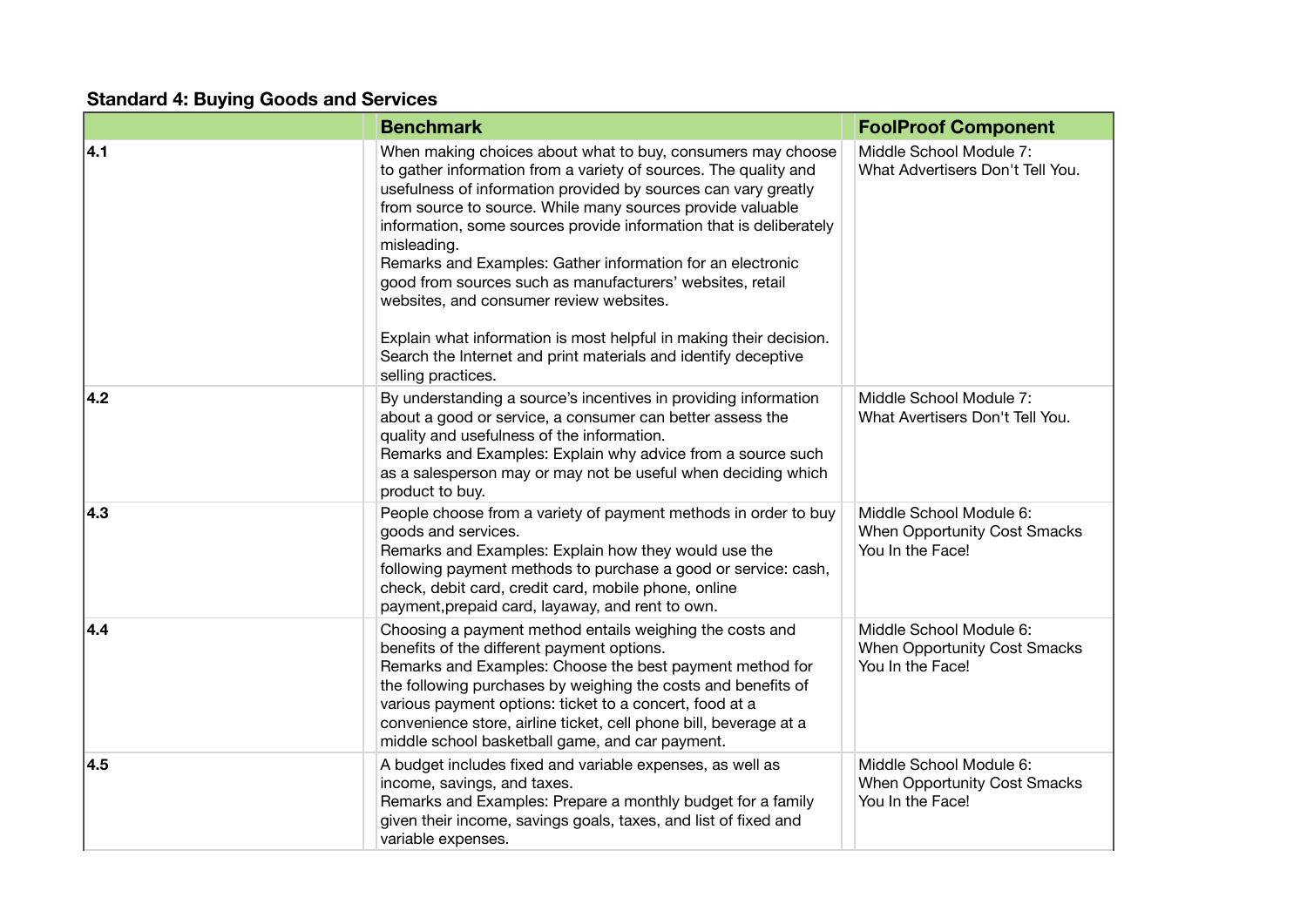| 4.6 | People may revise their budget based on unplanned expenses<br>and changes in income.<br>Remarks and Examples: Offer ways to balance a family's budget<br>given unplanned expenses such as health care costs, car repairs,<br>or change in income. | Middle School Module 6:<br><b>When Opportunity Cost Smacks</b><br>You In the Face! |
|-----|---------------------------------------------------------------------------------------------------------------------------------------------------------------------------------------------------------------------------------------------------|------------------------------------------------------------------------------------|
|     |                                                                                                                                                                                                                                                   |                                                                                    |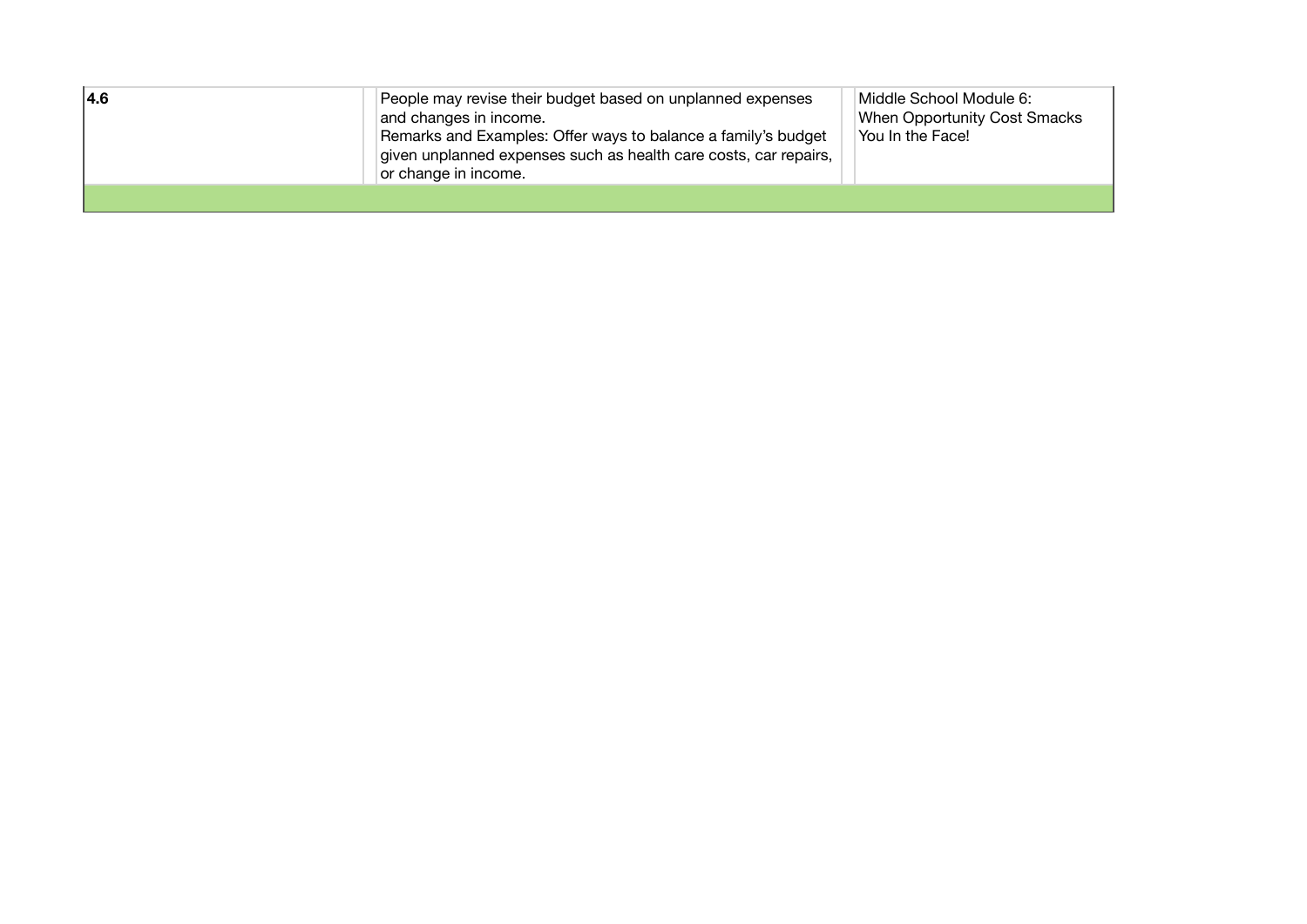### **Standard 5: Financial Investing**

|     | <b>Benchmark</b>                                                                                                                                                                                                                                                                                                                                                                                                                                                                                                                                                                                 | <b>FoolProof Component</b>                     |
|-----|--------------------------------------------------------------------------------------------------------------------------------------------------------------------------------------------------------------------------------------------------------------------------------------------------------------------------------------------------------------------------------------------------------------------------------------------------------------------------------------------------------------------------------------------------------------------------------------------------|------------------------------------------------|
| 5.1 | Financial assets include a wide variety of financial instruments<br>including bank deposits, stocks, bonds, and mutual funds. Real<br>estate and commodities are also often viewed as financial assets.<br>Remarks and Examples: Describe the differences among the<br>different types of assets. Find the prices of a variety of current<br>possible investments.                                                                                                                                                                                                                               | High School Module 17:<br>Pay Me While I Sleep |
| 5.2 | Interest is received from money deposited in bank accounts. It is<br>also received by owning a corporate or government bond or<br>making a loan.<br>Remarks and Examples: Calculate the amount of interest income<br>received from depositing a certain amount of money in a bank<br>account paying 1 percent per year and from owning a bond<br>paying 5 percent per year.                                                                                                                                                                                                                      | High School Module 17:<br>Pay Me While I Sleep |
| 5.3 | When people buy corporate stock, they are purchasing ownership<br>shares in a business. If the business is profitable, they will expect<br>to receive income in the form of dividends and/or from the<br>increase in the stock's value. The increase in the value of an asset<br>(like a stock) is called a capital gain. If the business is not<br>profitable, investors could lose the money they have invested.<br>Remarks and Examples: Determine the amount of dividends paid<br>from a selected stock and how much the price of the stock has<br>appreciated or depreciated over the year. | High School Module 17:<br>Pay Me While I Sleep |
| 5.4 | The price of a financial asset is determined by the interaction of<br>buyers and sellers in a financial market.<br>Remarks and Examples: Explain why the price of a stock might<br>change if more individuals decide to purchase the stock. Explain<br>why the price of a stock might change if more companies issue<br>new shares of stock to raise new investment funds.                                                                                                                                                                                                                       | High School Module 17:<br>Pay Me While I Sleep |
| 5.5 | The rate of return on financial investments consists of interest<br>payments, dividends, and capital appreciation expressed as a<br>percentage of the amount invested.<br>Remarks and Examples: Calculate rates of return on a number of<br>financial instruments taking into account interest, dividends,<br>rents, and expected appreciation over time.                                                                                                                                                                                                                                        | High School Module 17:<br>Pay Me While I Sleep |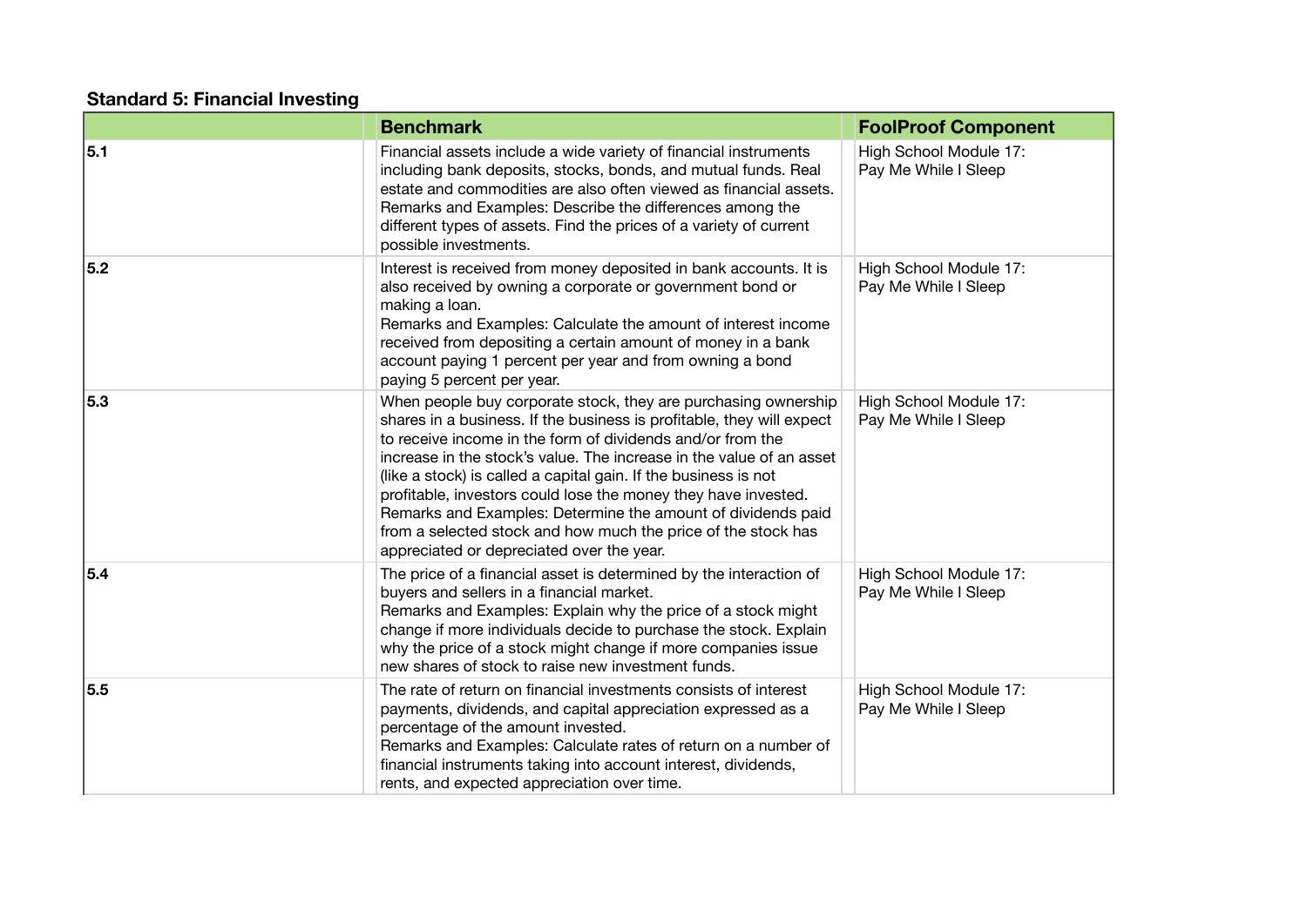| 5.6 | Financial risk means that a financial investment has a range of<br>possible returns, including possibilities of actual losses. Higher-<br>risk investments have a wider range of possible returns.<br>Remarks and Examples: Compare the risk of an insured<br>certificate of deposit with the risk of a purchase of a number of<br>shares of stock. Explain the difference. | High School Module 17:<br>Pay Me While I Sleep |
|-----|-----------------------------------------------------------------------------------------------------------------------------------------------------------------------------------------------------------------------------------------------------------------------------------------------------------------------------------------------------------------------------|------------------------------------------------|
| 5.7 | The rate of return earned from investments will vary according to<br>the amount of risk. In general, a trade-off exists between the<br>security of an investment and its expected rate of return.<br>Remarks and Examples: Compare rates of return of a variety of<br>different investments and speculate on the amount of risk each of<br>the investments entails.         | High School Module 17:<br>Pay Me While I Sleep |
|     |                                                                                                                                                                                                                                                                                                                                                                             |                                                |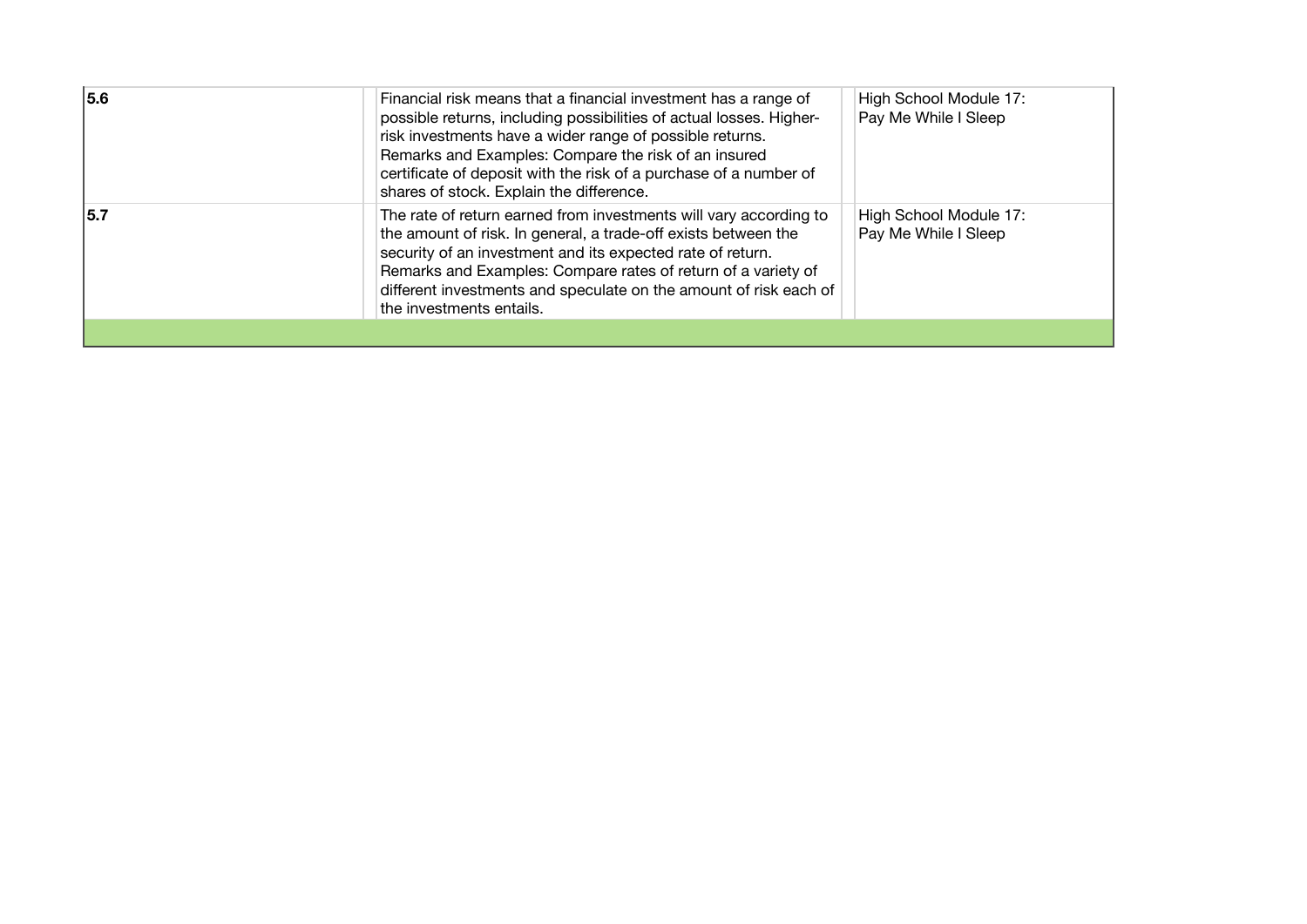### **Standard 6: Protecting & Insuring**

|     | <b>Benchmark</b>                                                                                                                                                                                                                                                                                                                                                                                                                                                                                                                                                                                                                                                                                | <b>FoolProof Component</b>                                                                     |
|-----|-------------------------------------------------------------------------------------------------------------------------------------------------------------------------------------------------------------------------------------------------------------------------------------------------------------------------------------------------------------------------------------------------------------------------------------------------------------------------------------------------------------------------------------------------------------------------------------------------------------------------------------------------------------------------------------------------|------------------------------------------------------------------------------------------------|
| 6.1 | Personal financial risk exists when unexpected events can<br>damage health, income, property, wealth, or future opportunities.<br>Remarks and Examples: Write a scenario describing how a storm<br>blowing a tree onto a roof can impact a family's financial situation.                                                                                                                                                                                                                                                                                                                                                                                                                        | High School Module 15:<br>Parachute Required                                                   |
| 6.2 | Insurance is a product that allows people to pay a fee (called a<br>premium) now to transfer the costs of a potential loss to a third<br>party.<br>Remarks and Examples: Explain why homeowners buy flood<br>insurance for \$300 a year when the likelihood of a flood in their<br>area is extremely low.                                                                                                                                                                                                                                                                                                                                                                                       | High School Module 15:<br>Parachute Required                                                   |
| 6.3 | Insurance companies analyze the outcomes of individuals who<br>face similar types of risks to create insurance contracts (policies).<br>By collecting a relatively small amount of money, called a<br>premium, from each policyholder on a regular basis, the company<br>creates a pool of funds to compensate those individuals who<br>experience a large loss.<br>Remarks and Examples: Explain how homeowners who are<br>covered by homeowners insurance "share" with other<br>policyholders the risk of loss from fire or storm damage.<br>Identify key information that the insurance company would need<br>to know to determine how large a premium to collect from each<br>policyholder. | High School Module 15:<br>Parachute Required                                                   |
| 6.4 | Self-insurance is when an individual accepts a risk and saves<br>money on a regular basis to cover a potential loss.<br>Remarks and Examples: List examples of potential events and<br>costs against which people might self-insure.                                                                                                                                                                                                                                                                                                                                                                                                                                                            | High School Module 15:<br>Parachute Required<br>High School Module 17:<br>Pay Me While I Sleep |
| 6.5 | Insurance policies that guarantee higher levels of payment in the<br>event of a loss (coverage) have higher prices.<br>Remarks and Examples: Explain how a deductible affects the<br>payout on an auto insurance claim, and how the individual's<br>choice of deductible affects the price of the policy at the time it is<br>purchased.                                                                                                                                                                                                                                                                                                                                                        | High School Module 15:<br>Parachute Required                                                   |